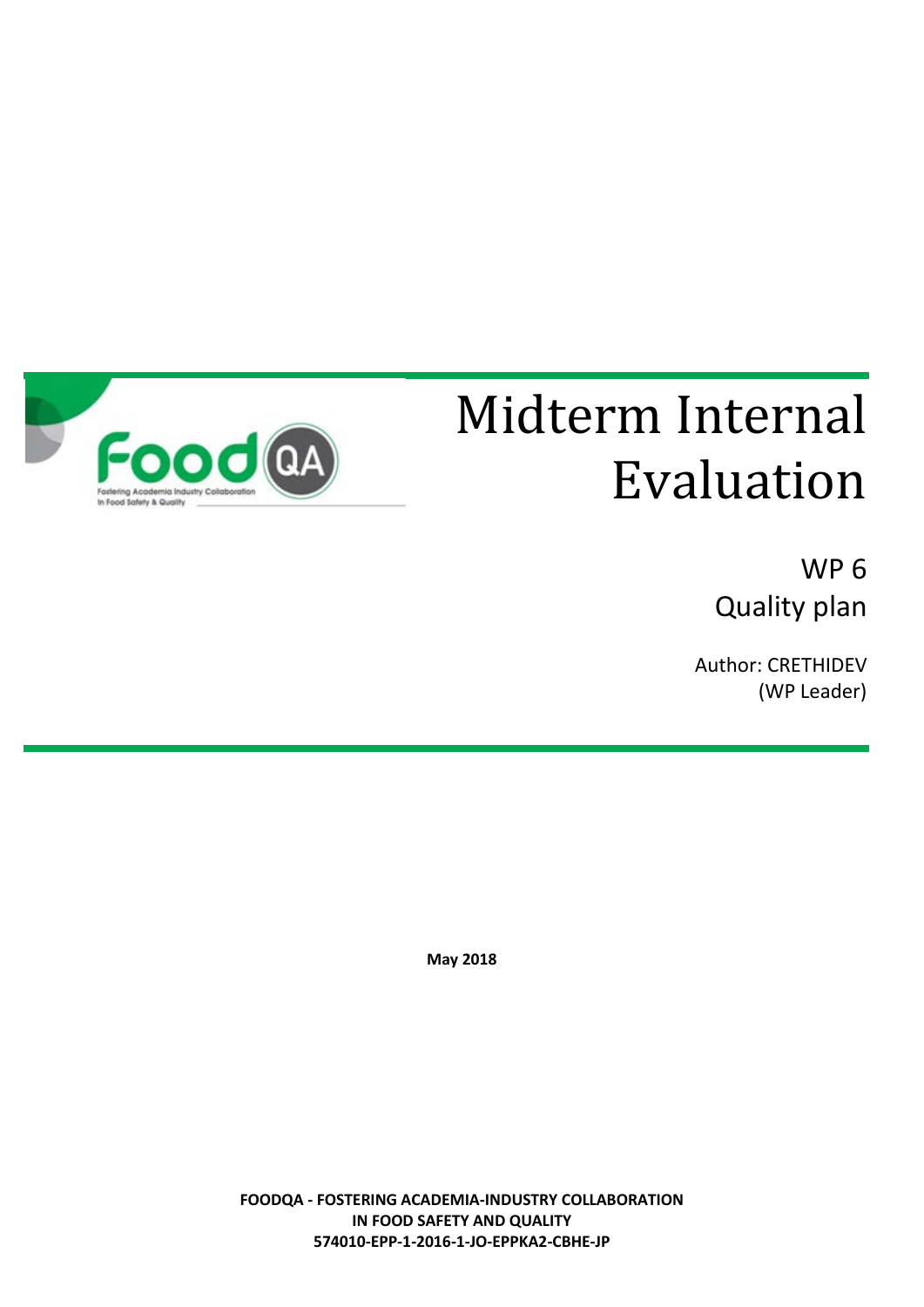

#### **Document Data**

*Deliverable: Midterm Internal Evaluation*

*Work Package: 6. Quality plan*

*Work Package Leader: P13-CRETHIDEV (Greece)*

*Partners involved: P1-JUST (Jordan), P2-UJ (Jordan), P3-MU (Jordan), P4-BAU (Jordan), P5-MONOJO (Jordan), P6-JFDA (Jordan), P7-HTWK (Germany), P8-UNITE (Italy), P9-SPLIT (Croatia), P10-JU (Jordan), P11-AUA (Greece), P12-P&B (Portugal), P13-CRETHIDEV (Greece).*

*Distribution level: Partnership (Confidential)*

*Review by: Internal*

*Document Version: 1 (final)*

*Status: Approved*

#### **Document History**

| Version | Date       | <b>Author/Organization</b> | <b>Changes</b> |  |  |
|---------|------------|----------------------------|----------------|--|--|
|         | 30/05/2018 | <b>CRETHIDEV</b>           | Base document  |  |  |
|         |            |                            |                |  |  |
|         |            |                            |                |  |  |

#### **Disclaimer**

This project has been funded by the Erasmus+ Programme of the European Union.

The information and views set out in this publication re those of the author(s) and do not necessarily reflect the official opinion of the European Union. Neither the European Union institutions and bodies nor any person acting on their behalf may be held responsible for the use which may be made of the information contained therein.

Reproduction is authorised provided the source is acknowledged.

All rights reserved

#### **Project Nr 574010-EPP-1-2016-1-JO-EPPKA2-CBHE-JP**



Co-funded by the Erasmus+ Programme of the European Union

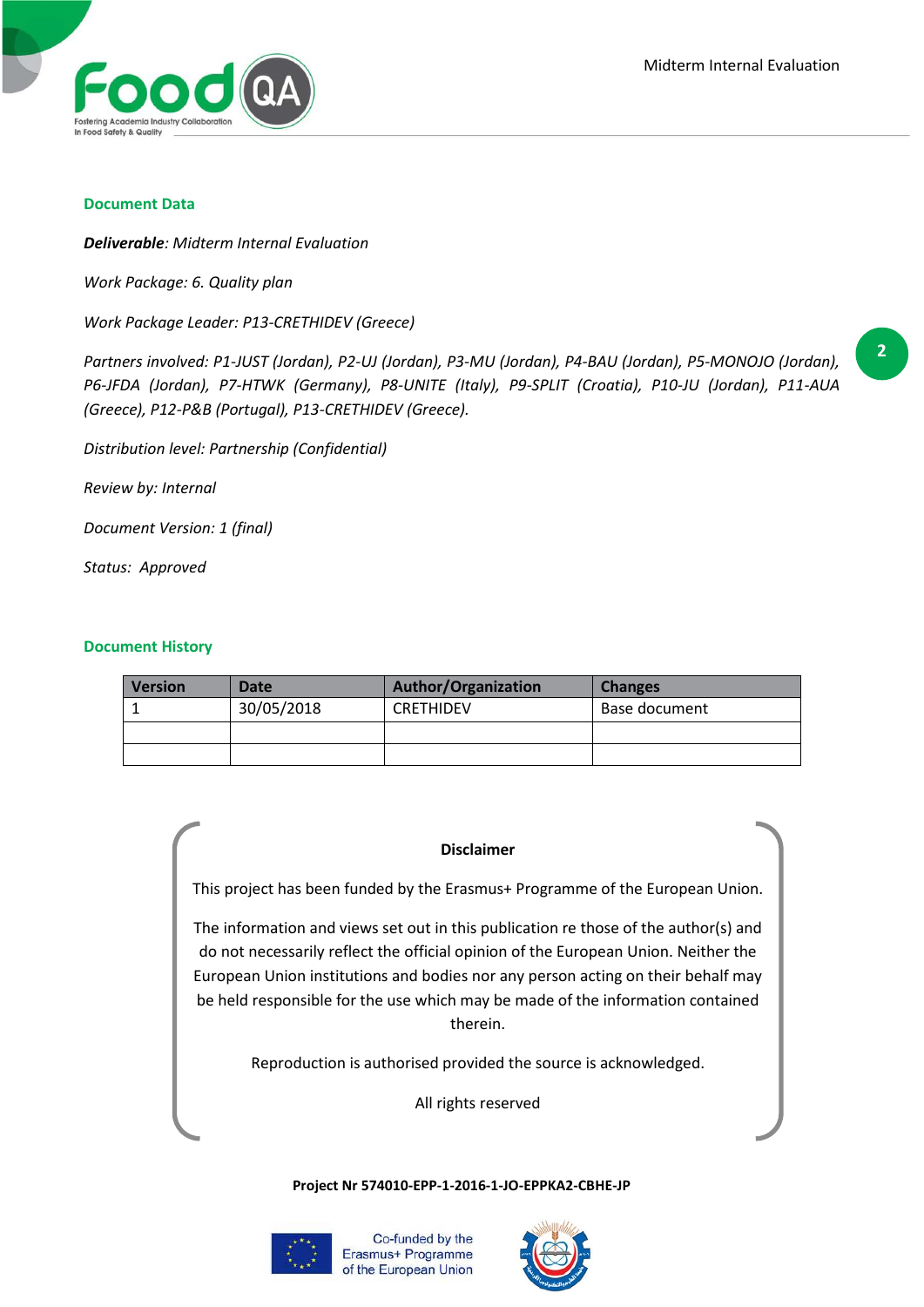



# **Table of Contents**

| $2^{\sim}$  |  |
|-------------|--|
| $3^{\circ}$ |  |
|             |  |
|             |  |
|             |  |



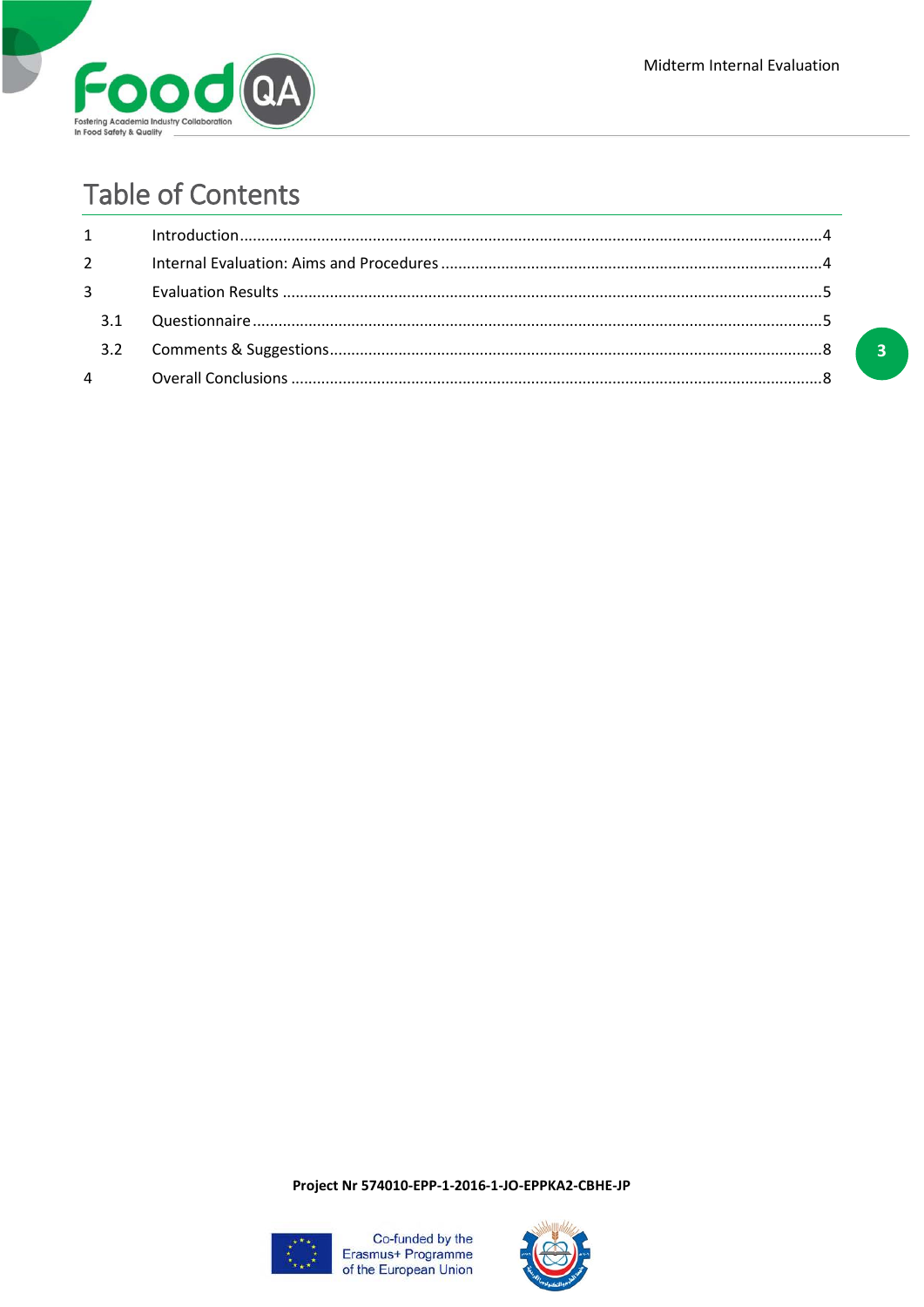

## 1 Introduction

The project FOODQA "Fostering Academia Industry collaboration in Food safety and Quality" has been cofunded under the Erasmus+ Programme. The FoodQA project aims at reinforcing and structuring a Jordanian network for promoting entrepreneurship and innovation in the food area, while improving the flow of knowledge and cooperation between HEI and industry. To achieve this ambitious goal, the consortium identified a set of activities to be carried out through the creation of the FoodQA centers. These activities will lead to key changes in teaching and learning approaches and will build strong & durable bridges between academia and industry.

The partnership has agreed to ensure that all relevant measures shall be taken in order for the project to be implemented with high quality provisions. The main quality characteristics regarding the progress of the project, that will be sought to be accomplished, are the effectiveness of management and communication among the partnership, the timely accomplishment of its milestones and the effective budget control.

# 2 Internal Evaluation: Aims and Procedures

This document is for internal use by the project team and has been prepared in the context of the internal quality evaluation of the Project. With an aim to ensure the quality of the FOODQA project, the **Quality of the project processes are** monitored and assessed through internal self-evaluation of the consortium by the project partners. The aim of the evaluation is to assess the project management and internal communication efficiency and effectiveness.

The internal evaluation is performed after at the midterm of the project; all participants received a questionnaire using an online digital survey tool that allows respondents to remain anonymous in order to collect quantitative and qualitative data.

The assessment is done by analyzing the responses from each partner to these questions.

The Quality Manager collects all the answers from the partners and integrates them into a report which will reflect the views of the consortium on its progress.

**The meeting/event is considered approved if the percentage of agreement is more than 70% of answers with score ≥ 3 and >70% of all weighted answers. Scores less than this will require corrective actions by the partnership, led by the Project Coordinator.**

The delivery of the questionnaires and the collection of results of this internal evaluation were done using Google Forms. Elaboration of results was done using MS Excel.



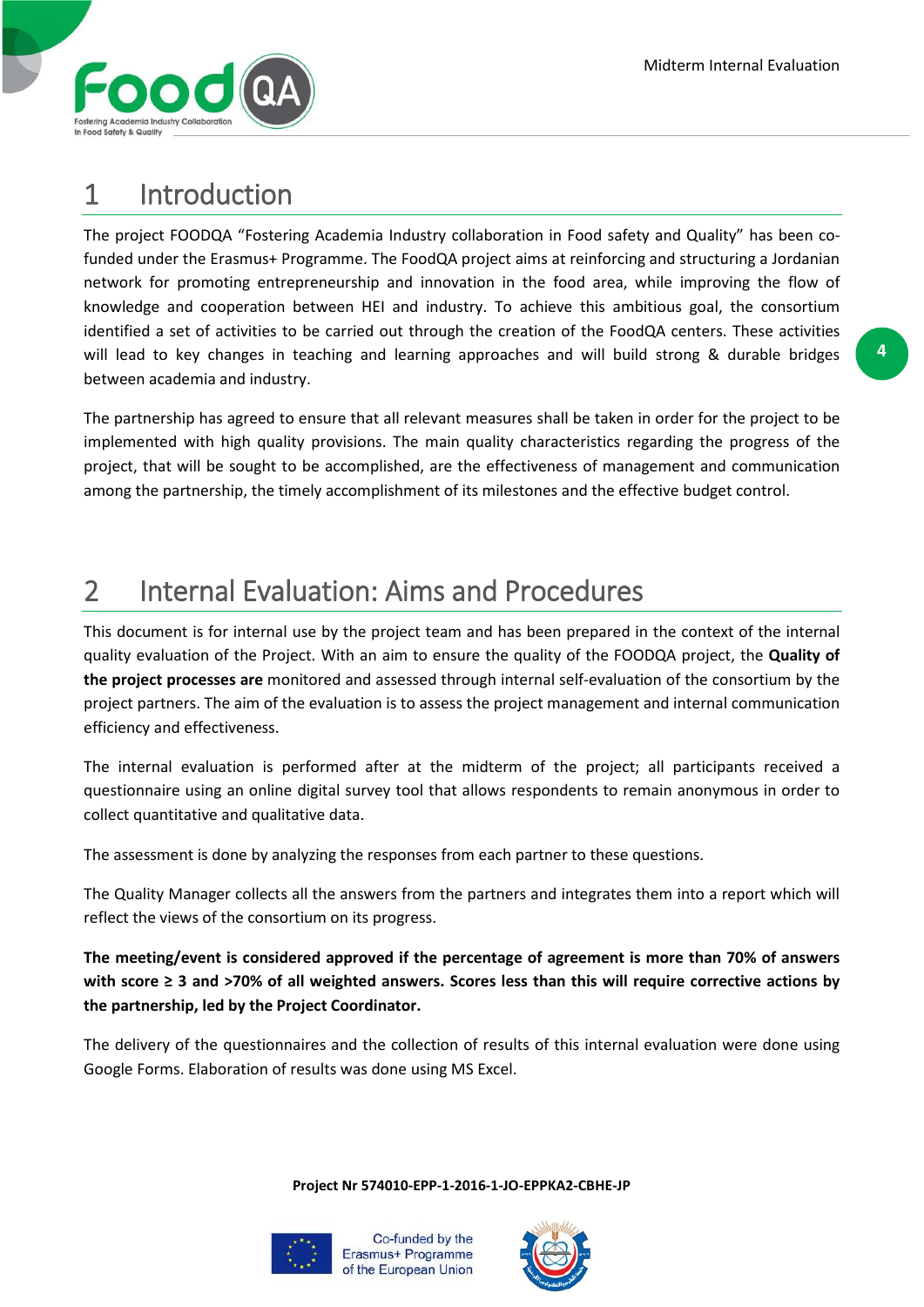

## 3 Evaluation Results

The Midterm Internal Evaluation was implemented in April-May 2018. A questionnaire was prepared and was delivered to the partners through Google Forms.

Partners were allowed to submit their answers during the period from April 28<sup>th</sup>, 2018 to May 22<sup>nd</sup>, 2018.

### **26 responses were received.**

The survey contained a set of questions (5-point Likert scale), in which respondents had to give a grade between 1 and 5, with 5 being the highest (fully agree) and 1 the lowest (fully disagree). Also, the possibility to provide comments at the end was provided. At the end respondents were asked regarding their personal data, for the purpose of ascertaining partner participation. This information was optional for the participants in order to preserve their anonymity.

The results given below incorporate all the findings of the evaluation questionnaire.

### 3.1 Questionnaire

Partners were asked to rate several aspects of project management efficiency. Answers to all the questions were compulsory.

Looking at the following chart, all the answers were very highly rated.

The combined percentage of agreement for scores  $\geq$  3 was 100% for all questions, above the threshold of 70%.

| How do you evaluate |                                                                                                             | $1 -$<br>Very<br>poor | $2 -$<br>Poor | $3-$<br><b>Satisfa</b><br>ctory | $\mathbf{4}$<br>Good | $5-$<br><b>Very</b><br>good | weighted<br>average | Combi<br>ned %<br>(≥ 3) | <b>TOTAL</b> |
|---------------------|-------------------------------------------------------------------------------------------------------------|-----------------------|---------------|---------------------------------|----------------------|-----------------------------|---------------------|-------------------------|--------------|
| $1_{-}$             | The extent to which the consortium<br>commits time and resources as required<br>by the Work Plan?           | 0                     | 0             | $\Omega$                        | 10                   | 16                          |                     |                         | 26           |
|                     |                                                                                                             | 0%                    | 0%            | 0%                              | 38%                  | 62%                         | 92%                 | 100%                    | 100%         |
|                     | 2. The consortium's efficiency to resolve<br>problems?                                                      | 0                     | 0             | $\mathbf{1}$                    | 12                   | 13                          |                     |                         | 26           |
|                     |                                                                                                             | 0%                    | 0%            | 4%                              | 46%                  | 50%                         | 89%                 | 100%                    | 100%         |
|                     | 3. The effectiveness and clarity of the<br>communication among the partners and<br>the Project Coordinator? | 0                     | 0             | 3                               | 8                    | 15                          |                     |                         | 26           |
|                     |                                                                                                             | 0%                    | 0%            | 12%                             | 31%                  | 58%                         | 89%                 | 100%                    | 100%         |
|                     | 4. The effectiveness and clarity of<br>communication with other agencies eg.<br>the EACEA?                  | 0                     | 0             | $\mathbf{1}$                    | 9                    | 16                          |                     |                         | 26           |
|                     |                                                                                                             | 0%                    | 0%            | 4%                              | 35%                  | 62%                         | 92%                 | 100%                    | 100%         |
|                     | 5. The commitment and proportionate<br>involvement of all partners?                                         | 0                     | $\Omega$      | 3                               | 9                    | 14                          |                     |                         | 26           |
|                     |                                                                                                             | 0%                    | 0%            | 12%                             | 35%                  | 54%                         | 88%                 | 100%                    | 100%         |

#### **Project Nr 574010-EPP-1-2016-1-JO-EPPKA2-CBHE-JP**



Co-funded by the Erasmus+ Programme of the European Union

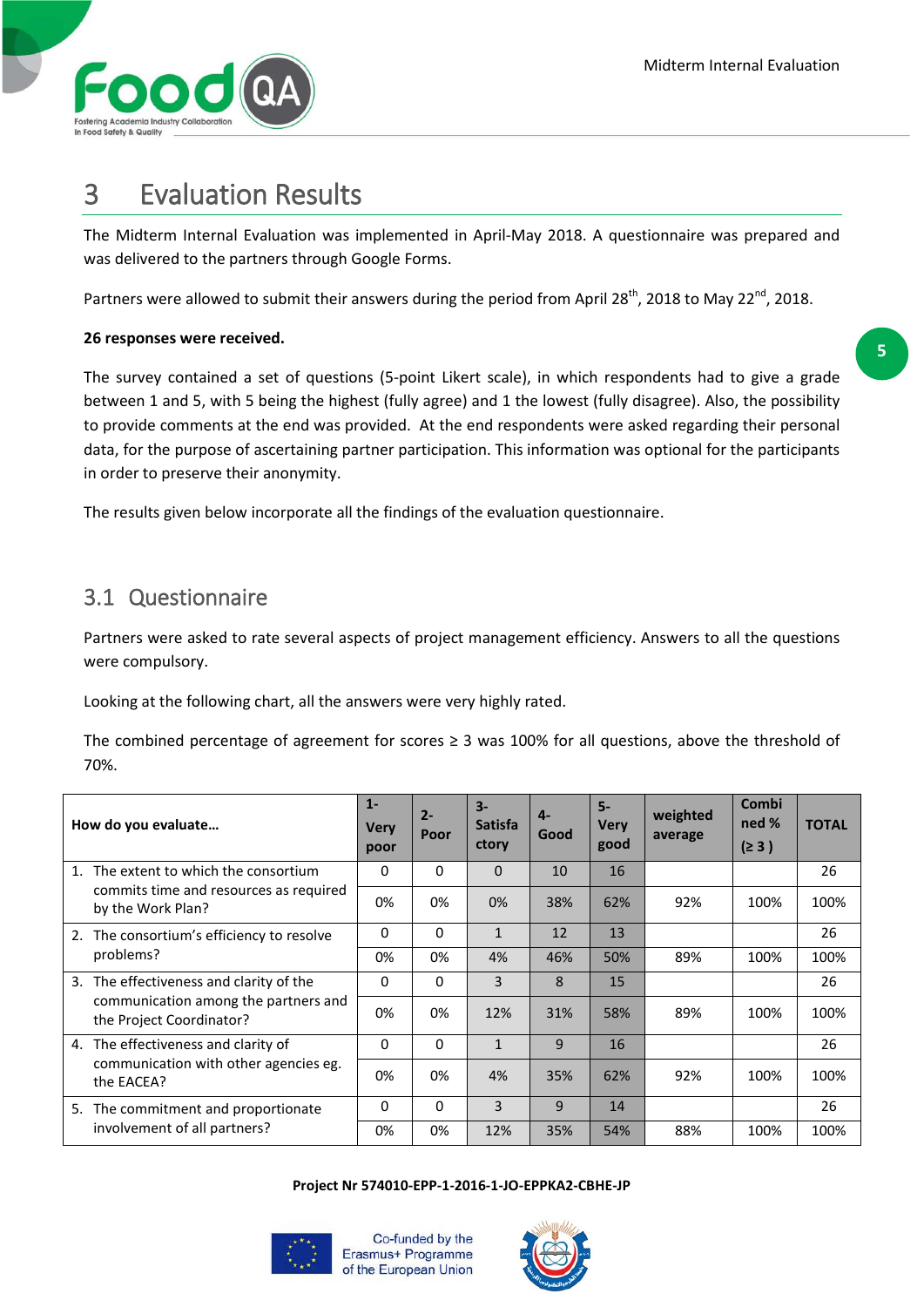### Food  ${\bf Q}$ Fostering Academia Industry Collaboration<br>In Food Safety & Quality

| How do you evaluate                                                                      | $1 -$<br><b>Very</b><br>poor | $2 -$<br>Poor | $3-$<br><b>Satisfa</b><br>ctory | 4-<br>Good     | $5-$<br><b>Very</b><br>good | weighted<br>average | Combi<br>ned %<br>(≥ 3) | <b>TOTAL</b> |
|------------------------------------------------------------------------------------------|------------------------------|---------------|---------------------------------|----------------|-----------------------------|---------------------|-------------------------|--------------|
| 6. The arrangements for the                                                              | 0                            | 0             | $\mathbf{1}$                    | 12             | 13                          |                     |                         | 26           |
| implementation of the work packages<br>and the administration of budgets?                | 0%                           | 0%            | 4%                              | 46%            | 50%                         | 89%                 | 100%                    | 100%         |
| 7. The effectiveness of the project co-                                                  | 0                            | 0             | $\mathbf{0}$                    | 5              | 21                          |                     |                         | 26           |
| ordination?                                                                              | 0%                           | 0%            | 0%                              | 19%            | 81%                         | 96%                 | 100%                    | 100%         |
| 8. The professional competence and<br>commitment displayed by the Project                | 0                            | 0             | $\mathbf{0}$                    | $\overline{4}$ | 22                          |                     |                         | 26           |
| Coordinator?                                                                             | 0%                           | 0%            | 0%                              | 15%            | 85%                         | 97%                 | 100%                    | 100%         |
| 9. The quality of the relationship among                                                 | 0                            | 0             | $\overline{2}$                  | 11             | 13                          |                     |                         | 26           |
| the partners and team-development?                                                       | 0%                           | 0%            | 8%                              | 42%            | 50%                         | 88%                 | 100%                    | 100%         |
| 10. The quality of the project monitoring                                                | 0                            | $\Omega$      | $\mathbf{0}$                    | 15             | 11                          |                     |                         | 26           |
| and evaluation processes?                                                                | 0%                           | 0%            | 0%                              | 58%            | 42%                         | 88%                 | 100%                    | 100%         |
| 11. The quality of the project                                                           | 0                            | 0             | 3                               | 8              | 15                          |                     |                         | 26           |
| information/results dissemination<br>arrangements?                                       | 0%                           | 0%            | 12%                             | 31%            | 58%                         | 89%                 | 100%                    | 100%         |
| 12. The adherence to the Work Plan by all                                                | 0                            | $\mathbf 0$   | $\mathbf 0$                     | 17             | 9                           |                     |                         | 26           |
| partners?                                                                                | 0%                           | 0%            | 0%                              | 65%            | 35%                         | 87%                 | 100%                    | 100%         |
| 13. The deviations from the Work Plan? If<br>any, were they based on well-               | 0                            | 0             | $\mathbf{0}$                    | 13             | 13                          |                     |                         | 26           |
| considered reasons and mutual<br>agreement?                                              | 0%                           | 0%            | 0%                              | 50%            | 50%                         | 90%                 | 100%                    | 100%         |
| 14. The quality of the project in terms of its                                           | 0                            | 0             | $\mathbf 0$                     | 11             | 15                          |                     |                         | 26           |
| short, medium and long term impact at<br>local/regional/national/European level?         | 0%                           | 0%            | 0%                              | 42%            | 58%                         | 92%                 | 100%                    | 100%         |
| 15. The quality of                                                                       | 0                            | 0             | $\overline{2}$                  | 12             | 12                          |                     |                         | 26           |
| materials/guides/reports/products<br>throughout the life-cycle of the project?           | 0%                           | 0%            | 8%                              | 46%            | 46%                         | 88%                 | 100%                    | 100%         |
| 16. The support from within your partner                                                 | 0                            | 0             | $\mathbf{1}$                    | 8              | 17                          |                     |                         | 26           |
| organization, in terms of managerial<br>support, specialized support or peer<br>support? | 0%                           | 0%            | 4%                              | 31%            | 65%                         | 92%                 | 100%                    | 100%         |
| 17. The sufficiency, range and suitability of                                            | 0                            | $\pmb{0}$     | $\mathbf 1$                     | 8              | 17                          |                     |                         | 26           |
| project resources, including, where<br>appropriate, technology resources?                | 0%                           | 0%            | 4%                              | 31%            | 65%                         | 92%                 | 100%                    | 100%         |
| 18. The sharing of resources/expertise                                                   | 0                            | 0             | $\mathbf{0}$                    | 11             | 15                          |                     |                         | 26           |
| amongst transnational partners?                                                          | 0%                           | 0%            | 0%                              | 42%            | 58%                         | 92%                 | 100%                    | 100%         |
| 19. The extent to which technology and                                                   | 0                            | $\pmb{0}$     | $\overline{2}$                  | 9              | 15                          |                     |                         | 26           |
| other resources are used effectively and<br>innovatively?                                | 0%                           | 0%            | 8%                              | 35%            | 58%                         | 90%                 | 100%                    | 100%         |
| 20. The link between project workplan and                                                | 0                            | 0             | $\mathbf{1}$                    | 10             | 15                          |                     |                         | 26           |
| cost-effective use of resources?                                                         | 0%                           | 0%            | 4%                              | 38%            | 58%                         | 91%                 | 100%                    | 100%         |

**Project Nr 574010-EPP-1-2016-1-JO-EPPKA2-CBHE-JP**



Co-funded by the<br>Erasmus+ Programme<br>of the European Union

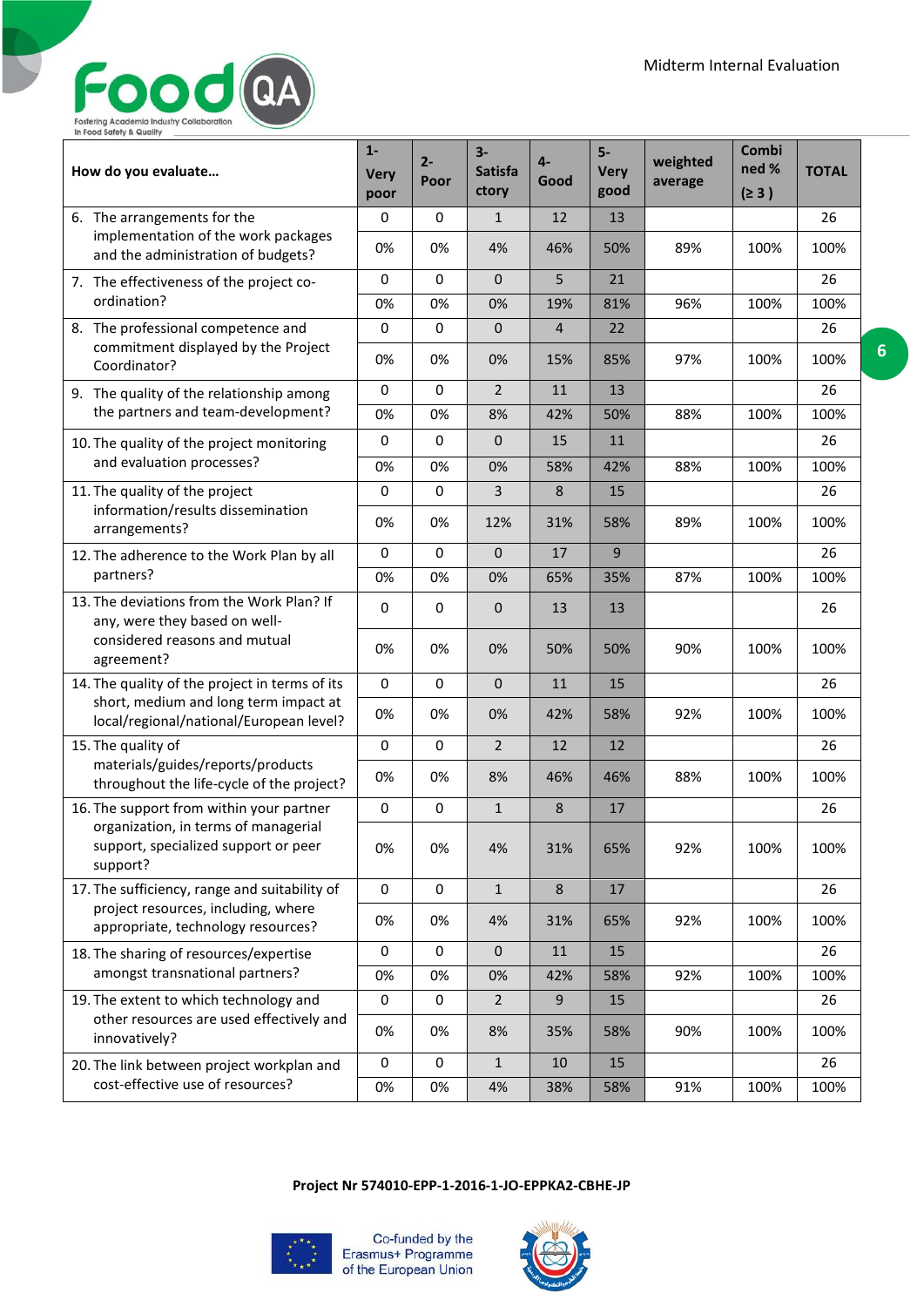